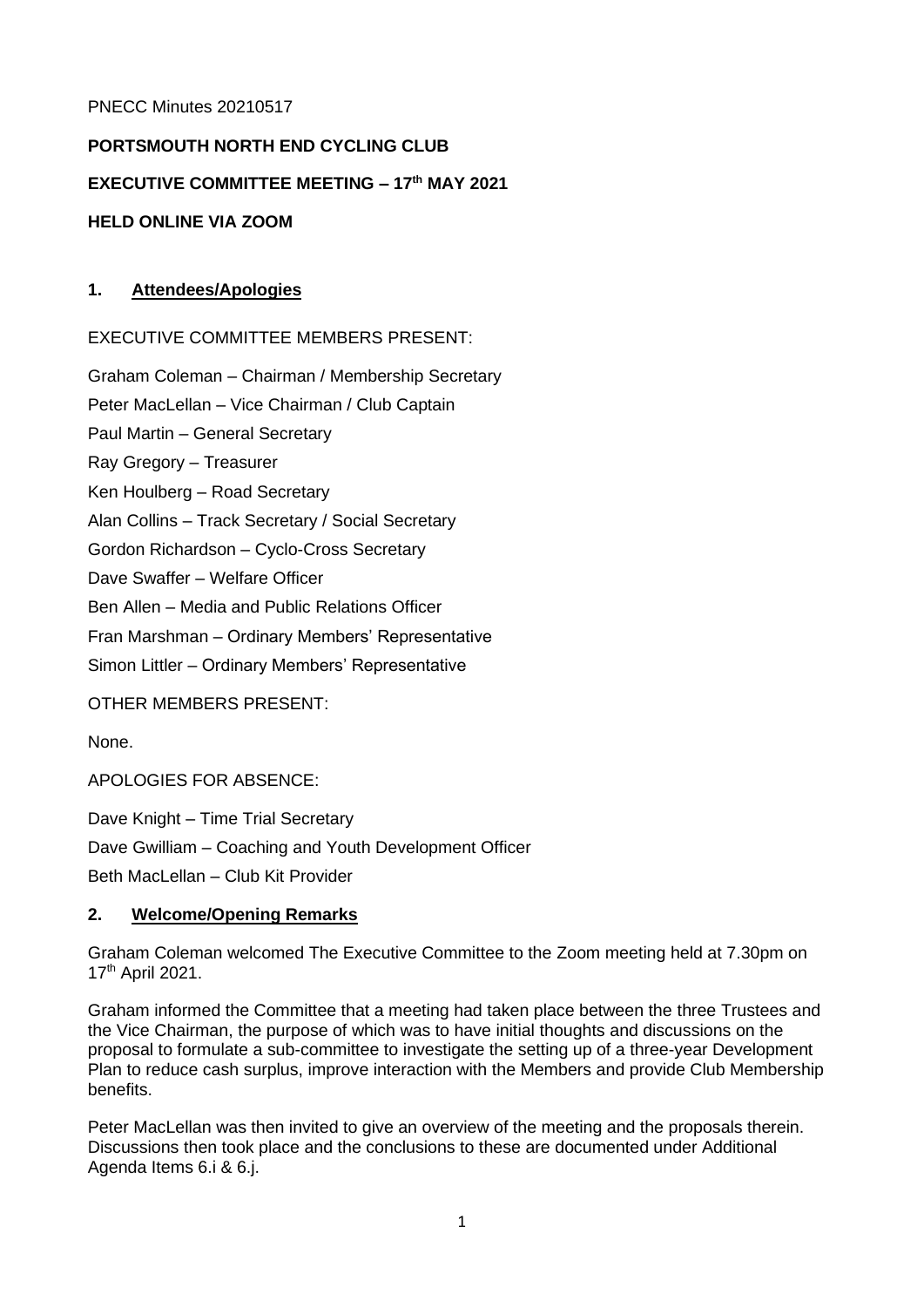# **3. Minutes of the previous meeting and Matters Arising**

The minutes of the April 2021 meeting were agreed. It was agreed that the minutes would be circulated to the whole membership, in advance of the next meeting.

## **4. Correspondence**

Nothing to report.

## **5. Executive Committee Members' Reports**

Executive Committee Members were then asked to submit their reports:

a) Treasurer

Ray Gregory submitted the following report:

*My last report was submitted on the 8th of April 2021 when the balance on the Club account was £6,390.13. The balance on the Club account currently stands at £7,392.37 which accords with the Club Accounts.* 

*Income since my last report totals £1,026.24 and includes £245.30 from clothing sales, £169.00 from Membership and £611.94 from TT receipts.*

*Expenditure since my last report totals £24.00 for the provision of a Covid19 information sign to be displayed at the sign-on.*

### b) Membership Secretary

Graham Coleman submitted the following report:

*Membership is currently standing at 141 members and due to the sad passing of Dick Evans 5 Life Members. This is a rise of 10 since my April report. I have no pending membership applications or enquiries.*

*Membership Statistics (previous report figures in brackets)*

*Of our 141 members we have:*

*122 (115) Male*

*19 (16) Female*

*The 122 Males are broken down into:*

*108 (103) Full Members*

*7 (7) Associate Members*

*1 (1) Junior Member*

*6 (4) Youth Members*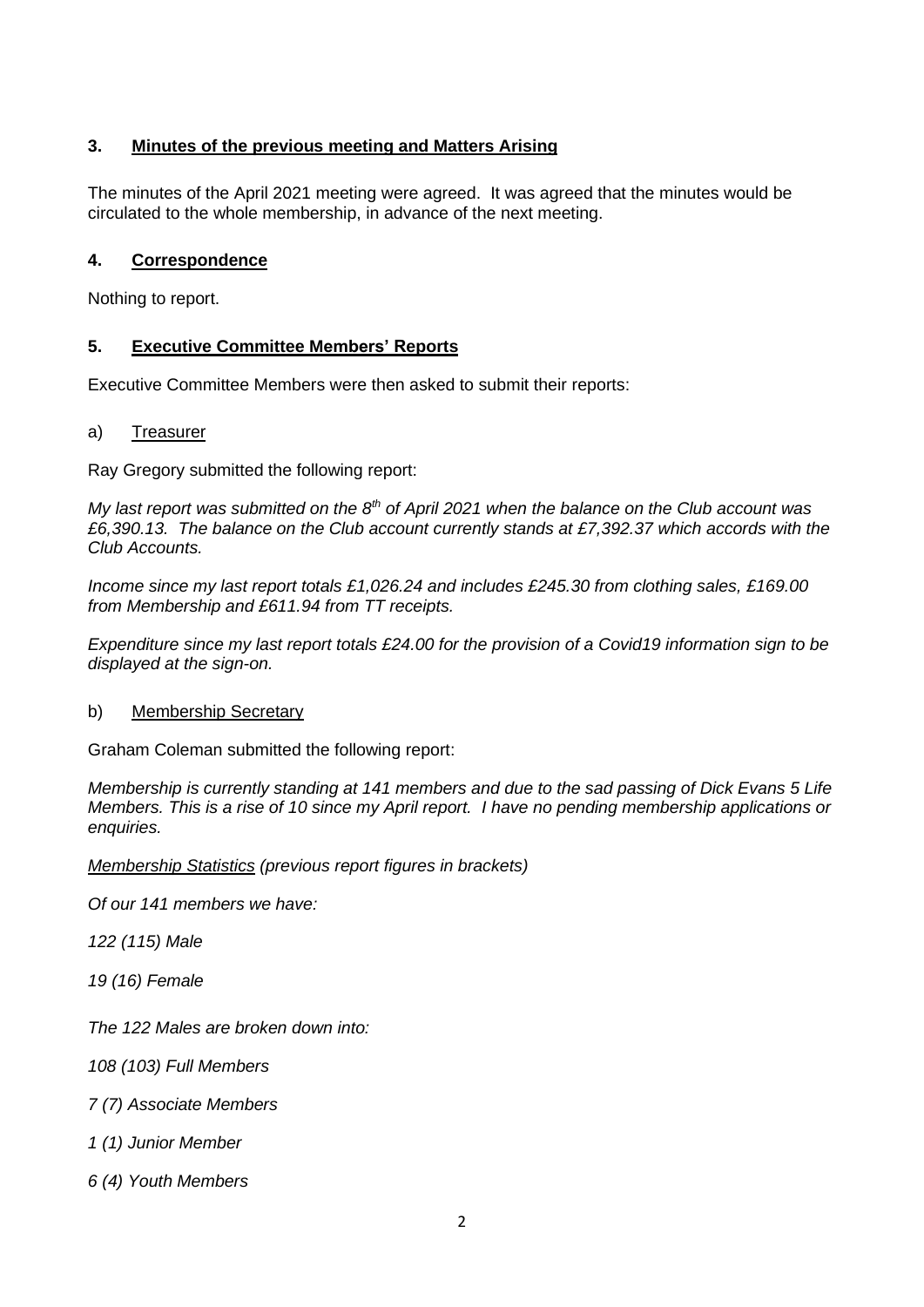*The 19 females are broken down into:*

- *14 (11) Full Members*
- *2 (2) Associate Members (Freya & Jess)*
- *3 (3) Youth Members*

### *Membership Management*

*Proactive improvements have been put in place to improve onboarding and introduction experience, and connecting new members to the Committee and Club activities.*

• *New Member Notification introduced:*

*This notification goes to all Committee members once a member joins. This will help ensure their prompt access to all member benefits, PNE member specific groups.*

• *New Member Introduction Survey introduced, to provide support to new members:*

*This allows them to submit requests and to receive subsequent feedback from the Committee member as indicated, thereby using the information provided to engage with the new member in line with the Committee's recommendations to make best benefit of welcoming members into the varied activities.*

Simon Littler asked how the Club could improve on the number of female members. He suggested that there could be other clubs that have had more success and that the PNE could learn from them. (It was noted that the FWCC has a large number of female riders.) He also wondered if BC had any advice or guidance. Ben Allen pointed out that the BC Breeze rides scheme was aimed specifically at women and was very successful in its own right, especially as the format was for relatively easy flat routes. Peter MacLellan believed that BC had produced some guidance around two years previously; Peter also observed that female riders came to the club via the Club Rides and many wanted to start off by participating in the Club time trials. Ken Houlberg ventured that the women's race team should be given priority, and this met with general agreement. Graham Coleman reminded everyone that an analysis of the membership numbers was passed to BC annually.

# c) Time Trial Secretary

Dave Knight submitted the following report:

*The PayPal saga has been resolved; it was a long and frustrating process, the details of which I will not bore you with. The conclusion is that the PayPal account is a personal account held in my name and uses my Club email address [\(timetrials@PNECC.co.uk\)](mailto:timetrials@PNECC.co.uk). Money is then transferred to my personal account and then onto the retrospective club account after each event. All the money stored in the account has been transferred out. I will look into setting up an alternative method of payment on the website over the winter.*

*All money due to FWCC has been paid. All money due to the PNECC has been paid to the Club account including the event I took cash for and the £30 float Ray gave me.*

*A Memorandum of Understanding regarding the method of payment was sent to FWCC.*

# *Open Event*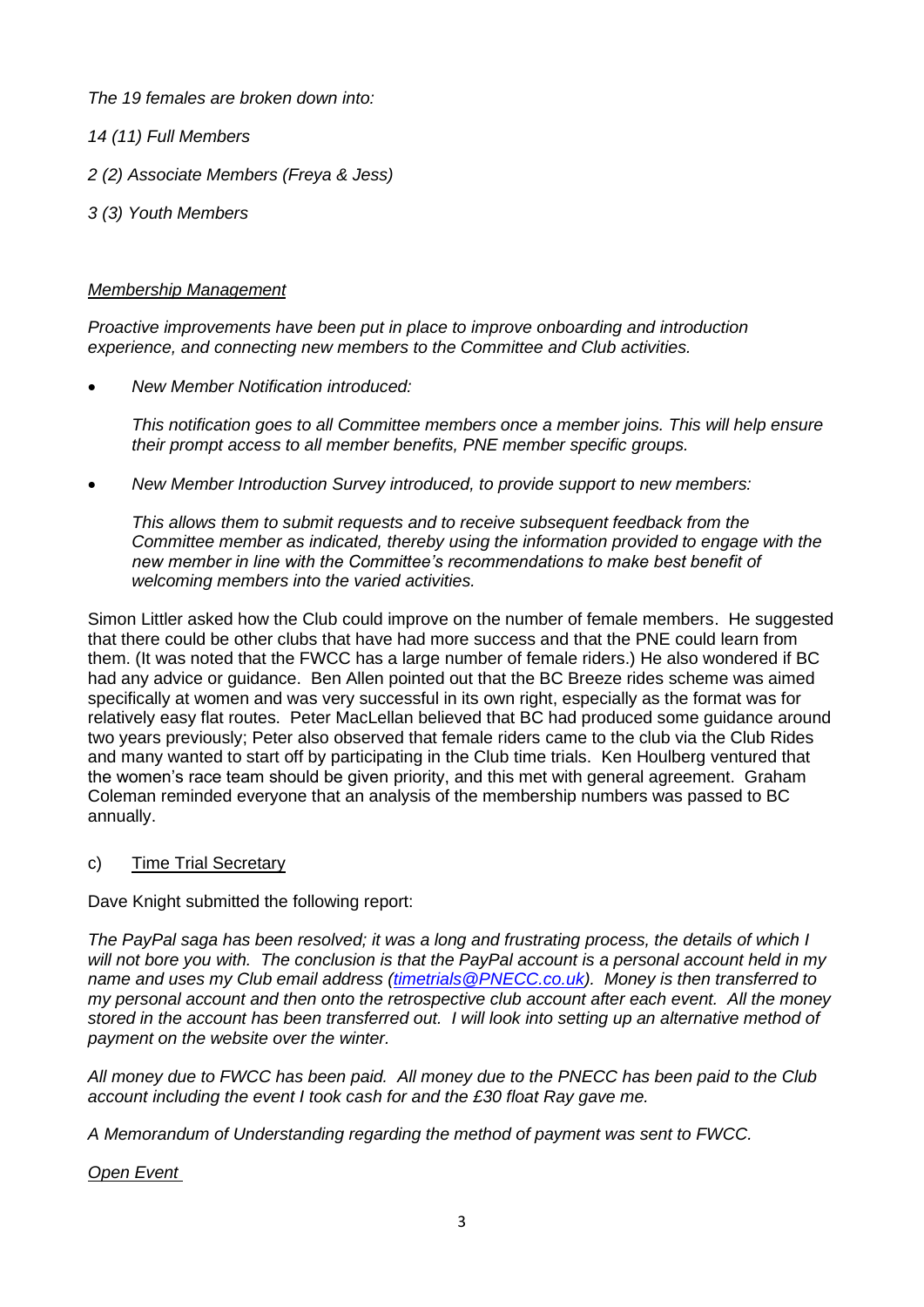*The open event course has been set to the P845-40K. This does not start in 'puncture alley' but in a side road 1km east of Funtington. (Apparently it is 40km and not 25 miles to avoid it being officially measured.)*

*A separate entry has been set up for Club members with an entry of £0.00, we may get a discounted levy fee for this.*

*The Police notification and Risk Assessment have been sent to the Police and CTT.*

*I have published the event on Facebook, the CTT website and our TT Results website.*

*West Stoke village hall has been booked (£30.50). We will set up the HQ on tables outside and limit it to 30 people at the venue at any one time, although I'm not sure we have to do this. I will bring an old TV to put the results up on using the [ttresults.co.uk](http://ttresults.co.uk/) website. I want two timekeepers at the finish with one uploading the finishing times to the website every ten riders or so. That way riders can see their results when they get back to the HQ. There will be no prize presentation.*

*I have suggested that we have a club open trophy; Alan is looking into options.*

*We have 20 entries as of 14 May 21, four of which are club members.*

*Of the things left to do, I need to work out how many signs, marshals and timekeepers I need and put out a request for them.*

## *Covid-19 Measures*

*We have tightened up our Covid-19 procedures at the Club events. There are fewer people mingling at the start / finish; thanks to Ray for the requisite sign.*

Paul Martin volunteered to be the starting timekeeper at the Club open time trial on 6<sup>th</sup> June. It was suggested that the results needed to go out to out clubs by tagging them on Instagram. David Knight undertook to upload the results on the day in real time. It was agreed that the Club did not require additional timekeepers at this time but that any member so interested would be supported.

### d) Road Secretary

Ken Houlberg submitted the following report:

*There is little to report on the RT front since our last meeting:*

### *Races*

*Racing has commenced, but these are small fields (limited to 30), short duration (limited to 30 minutes) and races have until today not contributed towards British Cycling points. That changes from today, so the racing really begins in earnest from this point and our riders have entered Thruxton (Behind the Bike Sheds), Mountbatten, Goodwood (July / August), the PNE RR, Chitterne E123 and a few other events. I suspect that two of our Cat 4 riders (Tim Lawn and Si Littler) will elevate to Cat 3 quite quickly. Race Team energy is high.*

*Our PNE Associate member and local professional rider, Jess Finney, is briefing club members on nutrition next Monday, 24th July.*

Peter MacLellan asked if the Racing Team were encountering any difficulties entering races. Ken Houlberg replied that they entered as individuals, not as a team and that this had not presented any problems to date.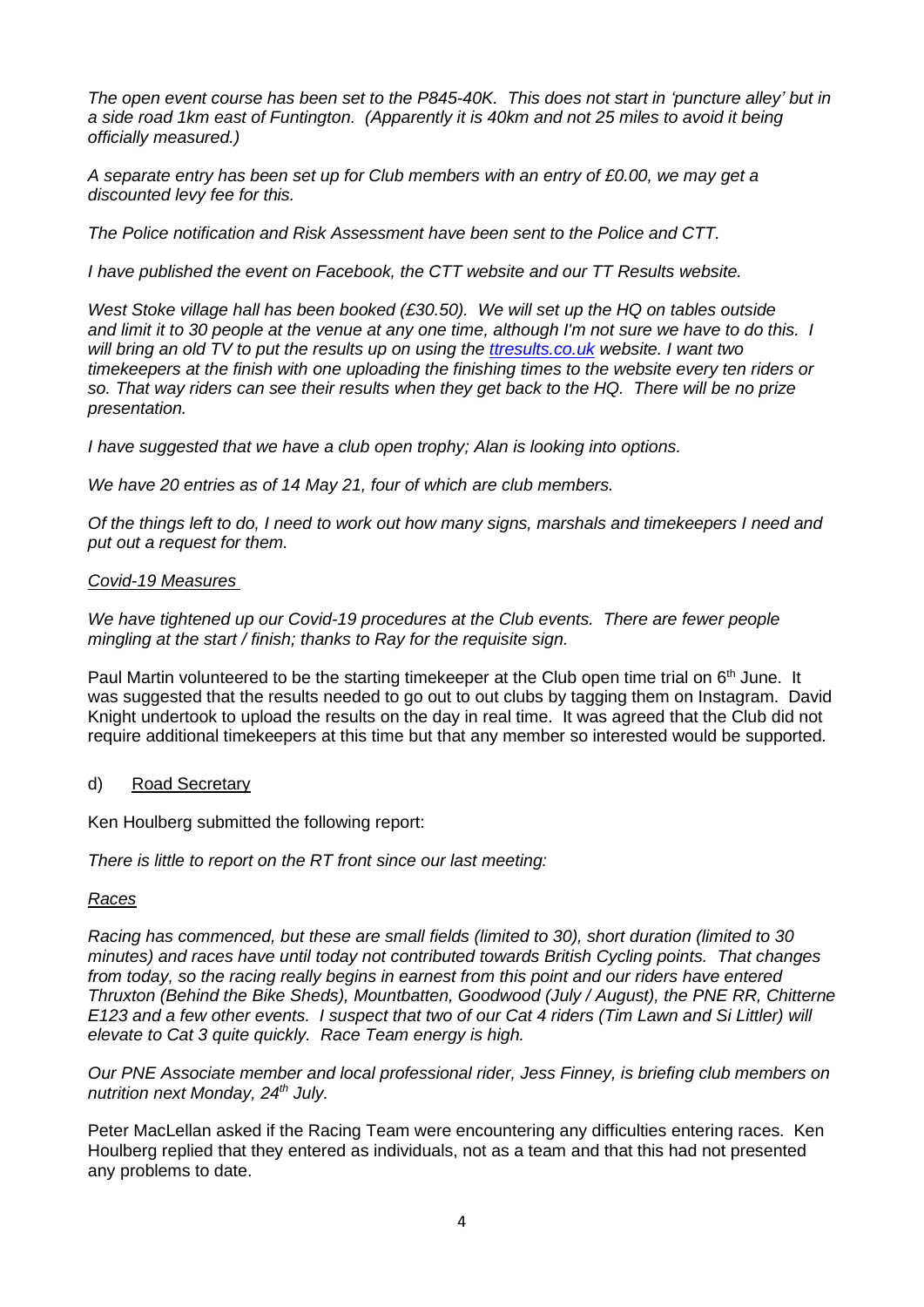#### e) Track Secretary

Alan Collins submitted the following report:

*No past PNE racing activity to report. Results have been posted by British Cycling for the RC Omega event at the Mountbatten track on 17th May. Other events are scheduled as detailed on the BC Events webpage.*

Alan added that a private Cyclo-Cross course had been created on private land in Clanfield owned by Simon and Helen Patterson of the Solent Pirates / Montezuma's Race Team. Unfortunately, it was a racing course only and could not be used for coaching purposes. Nevertheless, there is a appetite to develop a relationship with the Pattersons to enable future use by PNECC members.

#### f) Cyclo-Cross Secretary

Gordon Richardson submitted the following report:

*All very quiet on the CX front. Last season was at best a washout however the Wessex League tried everything to get a few races in with some interesting formats showing great ingenuity including multi-lap time trials.*

*There's talk of summer races in the north of the Wessex region and everyone is hopeful for the next CX season.*

*I'll be looking to run some CX coaching sessions late in the summer.*

*I have yet to enquire of the membership as to whether there is interest in the Start Pants. Research shows not many clothing companies offer them, however 'Rogelli' do a standard black pair at £39, whilst offering custom club kit, so may be a cheaper option than Kalas.*

#### g) Social Secretary

Alan Collins submitted the following report:

*No recent activities to report due to the ongoing lockdown.*

*A Nutrition webinar has been arranged by Ray/Ken, where Jess Finney will give a talk and Q&A for members via zoom later this month. I am happy to take over arrangements to push this as a 'social' activity. On the back of this it has been suggested that more such activities are arranged. Peter Mac's friend's cycling club have had webinars with celebrity guest speakers and, as we head out of lockdown, this idea may help ease us back into socialising. Contact has been made with Peter's friend and a response is awaited. I've also found a few 'speakers' websites showing that the likes of Dave Brailsford, Andy Tennant, Steve Peters, Bradley Wiggins and Victoria Pendleton can be engaged to give motivational speeches, but obviously at a cost which I have not yet established. I have personal contacts with Rob Hayles and Dame Sarah Storey that can also be explored. I will continue to pursue this.*

*Gordon organised a PNECC Fantasy Giro Mini League on Velogames.com. In order to try and drum up interest, I offered prizes for 1st, 2nd, and 3rd of 3, 2, and 1, respectively, free entries into the PNE Thursday time trials, albeit late in the day when time was short. The total prize fund is £36 and there were 13 teams entered. I'll advertise the Tour De France fantasy league more in advance, and ask that a decent prize list be agreed to attract more club interaction.*

*Members will be polled to find out what social events they would like to see in the future.*

*Collecting/engraving/distributing 2020 Trophies will happen imminently.*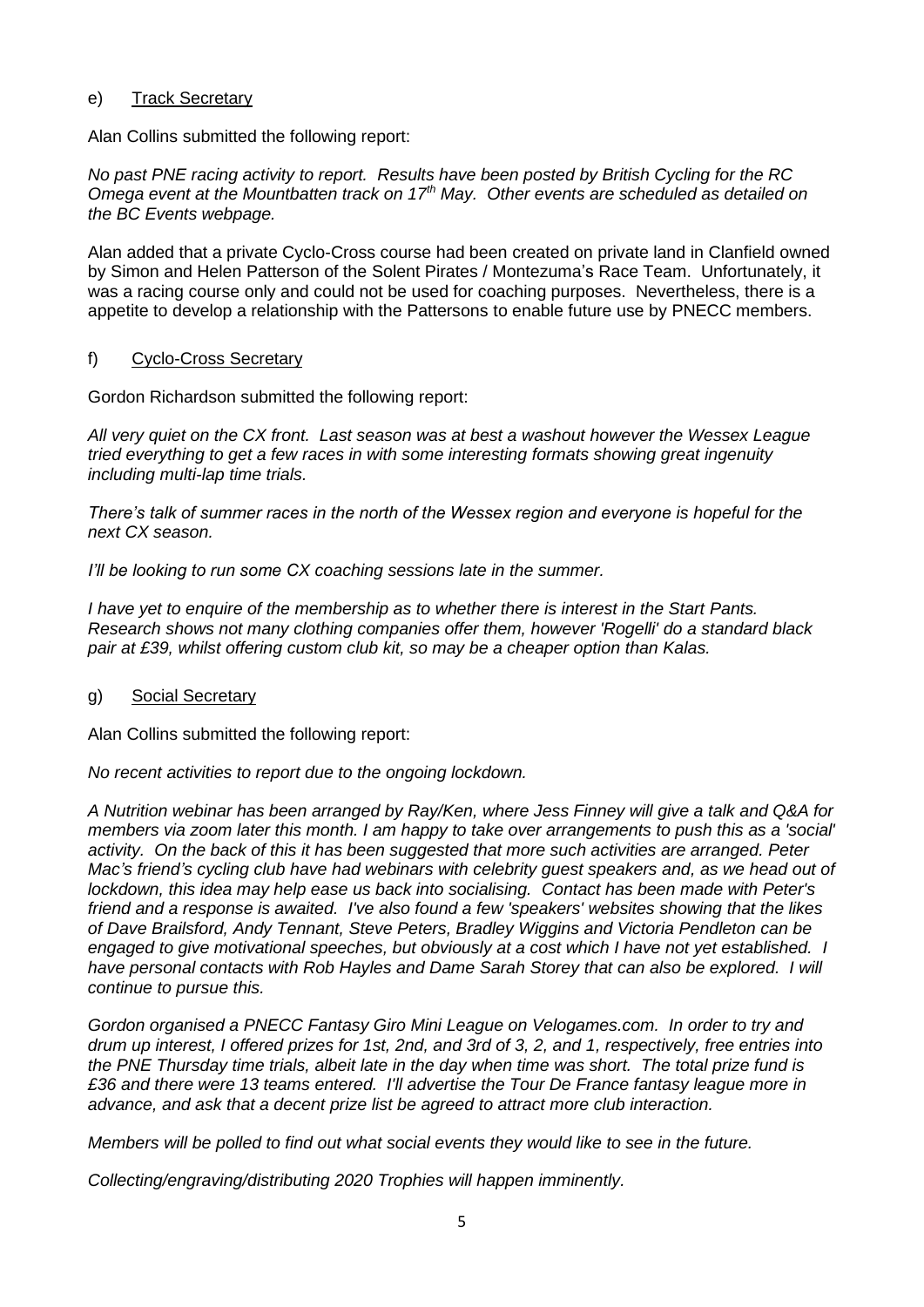#### *Hampshire Police Regional Engagement Programme*

*I attended a Hampshire Police event for cyclists recently at West Meon, this being part of a regional engagement programme. I was asked to fill in their online survey and pass onto other cyclists too. The link is in the Correspondence below. I'll distribute to members by email too"*

*Dear Alan,*

*Thank you for taking the time to speak with me this morning.*

*As discussed, if you could kindly complete the attached survey to highlight any areas of concern, we would be grateful. We would also be very interested to see footage you record of any future issues.*

*<https://survey.alchemer.eu/s3/90337572/e8a27f5f755e>*

*Please do forward the link to your fellow cyclists.*

*Kindest regards,*

*PC 3489 Celine Bowen*

*'A' Shift Eastern Roads Policing Unit Havant Police Station Havant PO9 2AN*

Alan added that the principal reason for the delays in re-presenting the Club trophies had simply been that the engravers had been shut during the lockdown. With the restrictions now easing he was confident that he could address this issue now.

#### h) Coaching and Youth Development Officer

Dave Gwilliam submitted the following report:

*Coaches*

*We are still at the same level we've been at for a while:*

| Dave Gwilliam     | British Cycling L3 Performance Road & Time trial |  |
|-------------------|--------------------------------------------------|--|
| Gordon Richardson | <b>British Cycling L2 CX</b>                     |  |
| <b>Paul Giles</b> | <b>British Cycling L2 Track</b>                  |  |
| Johanna Lovell    | British Cycling L2 & British Triathlon Coach     |  |
| Harry Johnson     | <b>ABC Coach Track</b>                           |  |

*I'd like to suggest that the Committee considers recruiting up to two more L2 coaches. Not because everyone gets older but if there are volunteers, there is more chance those activities e.g. Club rides etc. will have a coach participating, not to coach (as there are restrictions on the road) but offer advice etc. Something to consider. My personal preference: I'd like another coach that covers MTB discipline, rather than use one of the existing coaches, so we extend our coaching arm. There is an ideal training ground QECP just down the road and a few PNE members ride offroad. Could you imagine PNE MTB Coaching sessions with youth and those riders progressing? Perhaps some of the 'wheelie good riders' (see what I did there) you see falling out of schools*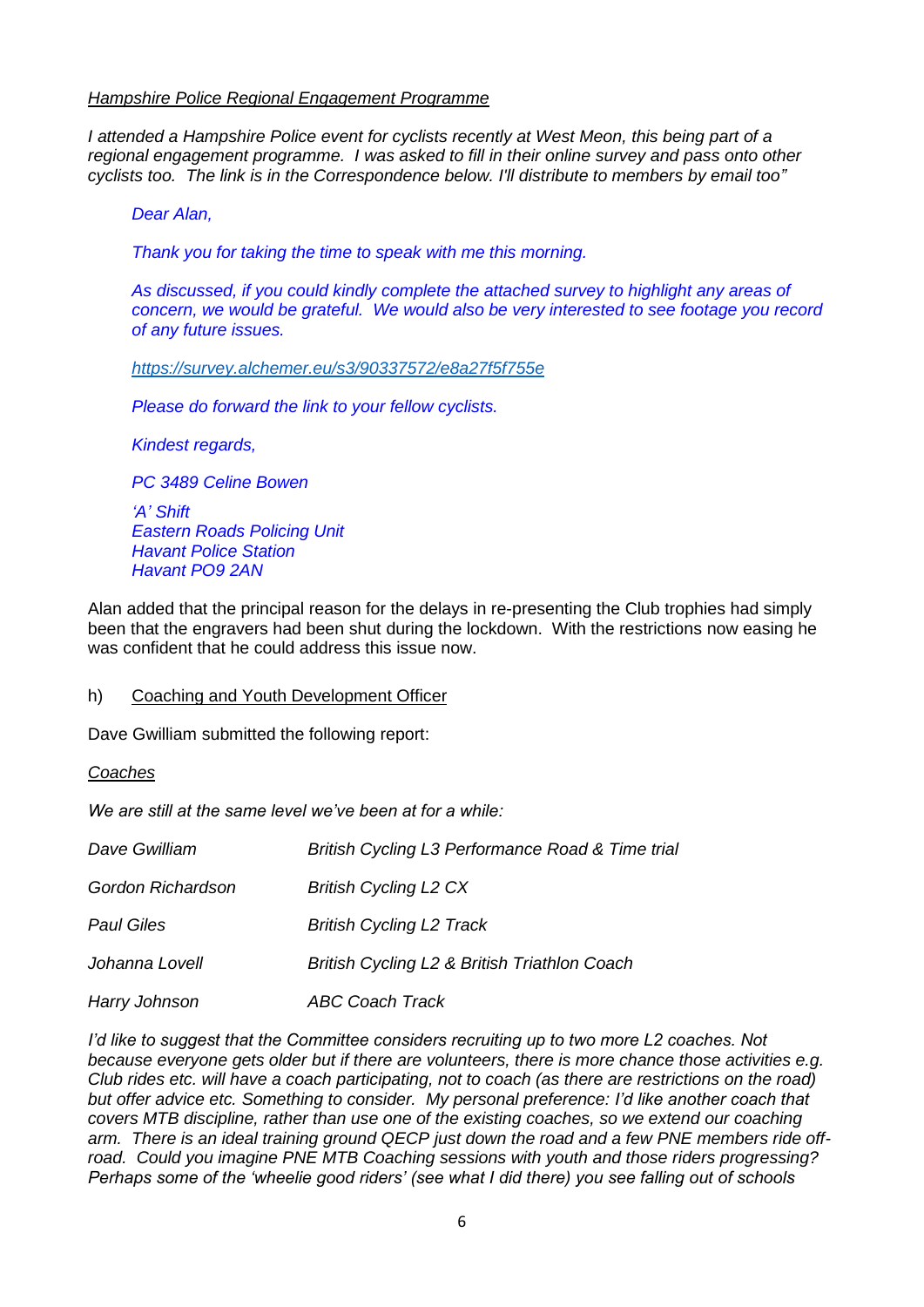*have hidden potential that can be developed? Give it some thought and perhaps canvas the club? Ideally, I'd suggest a 'younger' member and of course one who is willing to go beyond the normal realms of membership and organise sessions. 'We' have mused over this before but perhaps, with willing volunteers, there is opportunity to fund the L2 and then MTB discipline courses?*

## *Coaching*

*HSDC is now back in swing at the South Downs site and we've had two sessions with the 2nd one getting healthy numbers. Impressive is the numbers of 'Little Ones' we get taking part. Under 6s. Some travel from Southampton and Shedfield to attend. Jo Lovell has developed these sessions and last week was even supported by Judah Hurr undertaking his DoE Award. Gordon and Paul have delivered the main session group.*

*Gordon is still looking into sessions on the track for groupwork, speed and group riding, no technical handling, and it has to be organised around the athletics and other activities that use the site. Weekend mornings are usually pre-booked so it would more likely be an afternoon session. It is particularly relevant if you're a 4th cat rider and need experience on the track before being recommended by our coaches to the race organisers at Mountbatten, a pre-condition they want for safety.*

### *Youth Development*

*Due to COVID-19, lack of coaching sessions and lack of competition, this is still 'under construction'.* The club has a few young ladies that are improving but only until later in the year will *we get any indication of involvement in races etc. to re-kindle interest.*

### *Clubmark Re-accreditation*

*This is on the 'to do' list. There is a tenuous link with HSDC which could suffice the links with a local school, but I'd like a firmer link where we get involved with a school as we have in the past. Again, post-COVID-19 restrictions there is potential, but this still need exploring deeper. Other aspects of Clubmark requirements we already have in place and it's a relatively simple process of ticking the boxes, providing evidence and submitting for approval. So still 'in action'.*

### *Race Team*

*It will be interesting to see who I get turn up on Saturday 15th [May] for a PNE RR 'Recce' session starting from the Milburys Inn at 10am on the Owslebury circuit. I have riders I performance-coach taking part and PNE riders 'in the race' and those from the 'race-ready team' are welcome. It will be 6 laps (48mls), as our road race on 5th June, under guidelines, is max 2 hours or 80Km, rain or shine. It's classed as 'training' not coaching but I will provide a safety brief prior to start and be around with 1st aid. There's limited parking around the circuit. Last time I was at the loop the Milburys Inn car park was barricaded but they would be open for outdoor use under guidance, so may have access now.*

In David Gwilliam's absence and in advance of agenda items 6.d, 6.e and 6.g (below), considerable discussion took place regarding the scope and extent of coaching within the Club, summarised thus: it seemed pointless to have an MTB coach without mountain bikers in the Club as an entity in their own right; adult riders did not state what they actually wanted to get from coaching sessions; perhaps coaches should attend Sunday rides (although it had been pointed out previously that BC coaches were not permitted to offer one-to-one coaching); could coaches be hired in to fill any gaps; commitment was needed from PNE members i.e. they needed to turn up if courses were organised for them. Times and dates would need to be coordinated to ensure participation, including confirmation of places to attendees. Peter MacLellan offered to provide a 'sign-up' form for this purpose.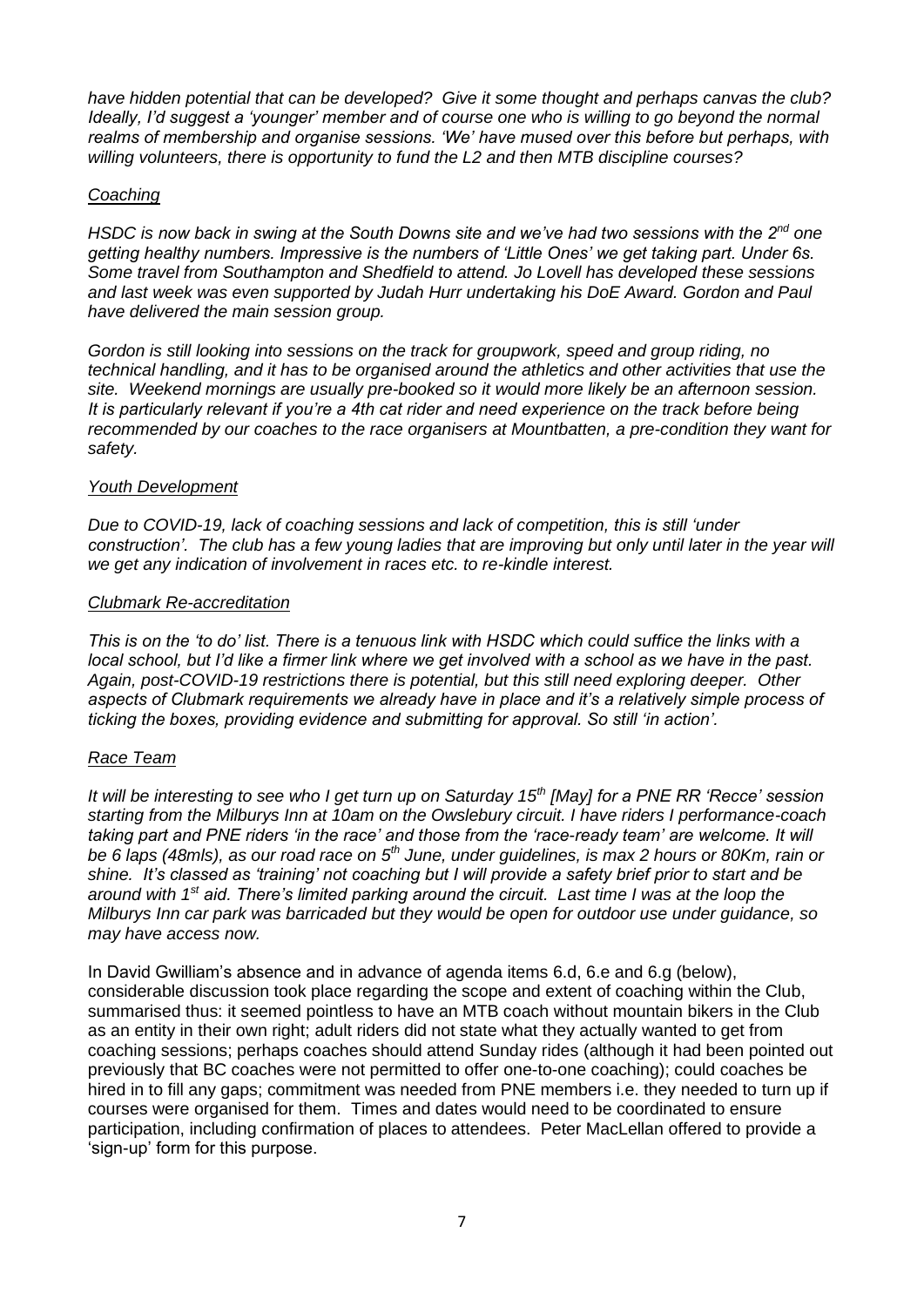#### i) Welfare Officer

*Nothing to report; Peter MacLellan is dealing with club run needs. BC advice under normal circumstances is max group size of 12 anyway, larger groups should split.*

*I have sent Graham 20+ high resolution images, a mix of age, gender and activities. Some are older than Ben Allen wanted but are current members. No BAME I'm afraid, another issue to address.*

*I have attended the last two South Downs College sessions and taken pictures. Facebook is not allowing me to attach them, although I have authorship so just one photo has been put on for now, of Grace, Louise and Anna, two of whom are in PNE kit. Have put a selection on a USB stick to pass on at the next coaching session, weather permitting. Four of the older group are in PNE kit and a third of the group are girls.*

*Again, if weather allows, I will attend the adult's session on 22nd May and take as many photographs as many as I can, so please encourage Club kit on the day.*

#### j) Media and Public Relations Officer

Ben Allen submitted the following report:

*Nothing really to report from the social media side. Things are ticking along nicely with a good amount of engagement.*

Ben stated that a student named 'Georgia' at Portsmouth University had made contact and she'd told about the IoW ride and the Club time trials and that, speaking of which, a Whatsapp group was to be created for the IoW ride. Ben added that as not all Committee members used Facebook, a Whatsapp Committee group would be created instead.

k) Club Kit Provider

Beth MacLellan submitted the following report:

| <b>Current Stock</b>                                 |        |                                                      |  |  |
|------------------------------------------------------|--------|------------------------------------------------------|--|--|
| Kalas                                                | £510   |                                                      |  |  |
| Endura                                               | £1,006 |                                                      |  |  |
| General                                              | £123   |                                                      |  |  |
| Total                                                | £1,639 | $=$ reduction of £203 since the last report in April |  |  |
| Sales since last report - April 2021 to current date |        |                                                      |  |  |
| Kalas                                                | £134   |                                                      |  |  |
|                                                      |        | Total Sales £134 $+$ £69 bib shorts taken FOC        |  |  |
| Total sales in 2021 to date = £655                   |        |                                                      |  |  |

*Kalas Order*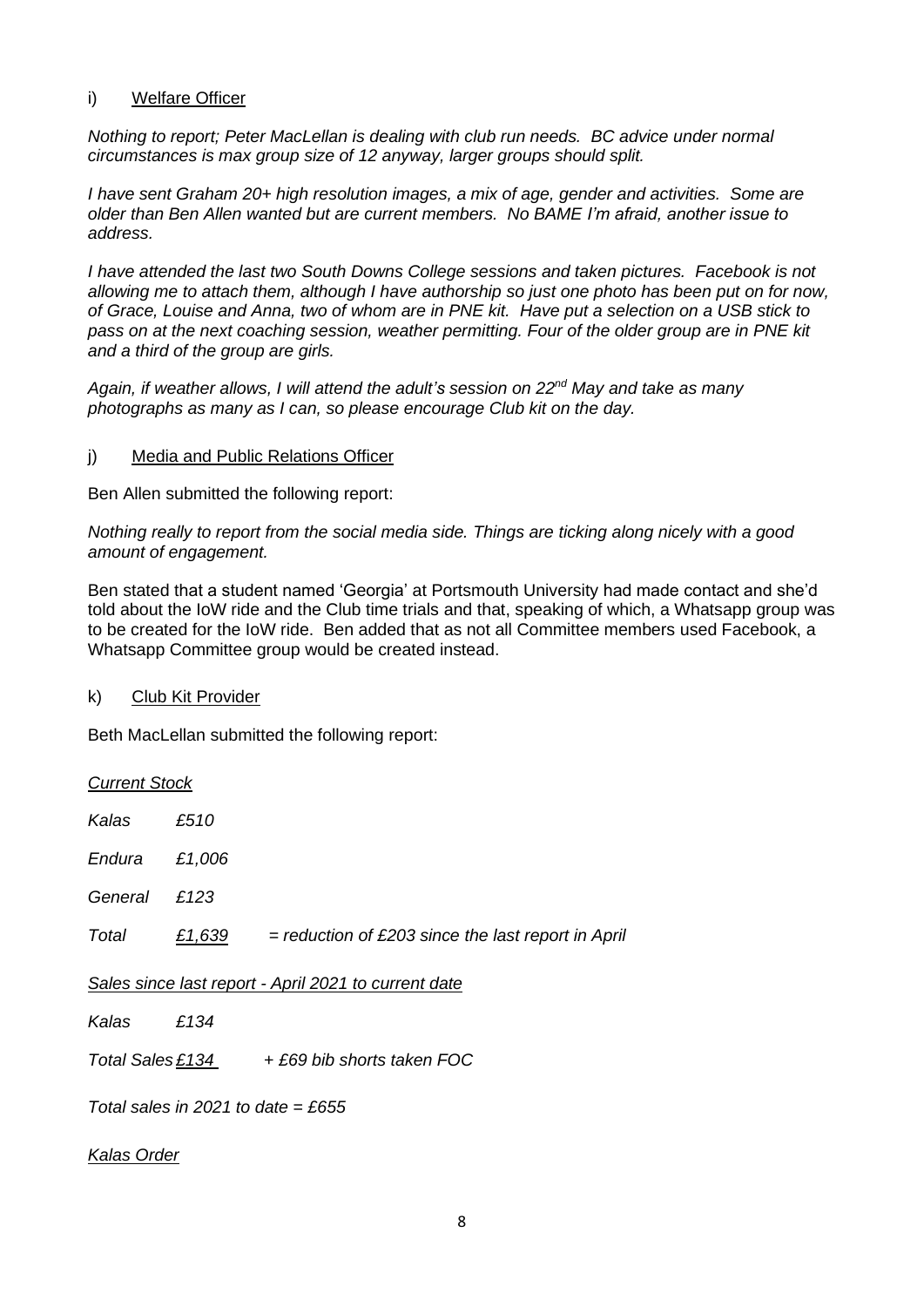## *The Kalas order is expected to ship end of June for delivery early July.*

It was acknowledged that the lead times for clothing from Kalas were getting longer and it was suggested that the time might be ripe to seek an alternative quality supplier. Shutt Velo Rapide [\(www.shuttvr.com\)](http://www.shuttvr.com/) were mentioned as a potential alternative supplier, as were Parentini UK [\(www.parentini.co.uk\)](http://www.parentini.co.uk/).

#### l) Club Captain

Peter MacLellan submitted the following report:

*Ride Leaders - Q1 update completed. Thanks to Graham Coleman.*

*Active - 15; (leading and participating in the last period).*

*Added - none.*

*Two members interested and sent information (1 Intermediate, 1 Social/ Progressive). Note that more Ride Leaders are now needed for the launch of the new 4th group.*

*Removed – 3. No participation in the club ride for > 6 months.*

*Inactive – 2. I propose they be removed with Committee agreement.*

*Club Ride participation (figures for last period, groups up to 15)*

*Total average - 36*

*Sporty average group size - 7*

*Intermediate average group size - 14*

*Social average group size 15; 2 weeks required 2 groups as exceeded 15*

*Try Outs in the last period - 5, 3 becoming members. Try-out backlog now cleared.*

#### *Club ride welfare*

- *One request from a 13 year old Solent Pirate has been referred to Dave Gwilliam for decision on readiness*
- *One rider did not finish; a summary has been sent to Dave Swaffer.*

#### *Innovation/ Improvement*

*Progressive group introduced after suggestions by ride leaders and members. Welcome coffee introduced from May for any new member on their first club ride. Nominated Sweeper introduced for larger (>8) groups. Step by step guide issued for Ride Leaders with links to sign-up. Sign-up opens on Mondays and closes on the Friday to give more organising time.*

#### *Members Actions*

*IOW Club Ride communications issued: 44 respondents 35% of the club! The Time Trials process will be used to manage the sign-up and advance payment. Thanks to Dave Knight.*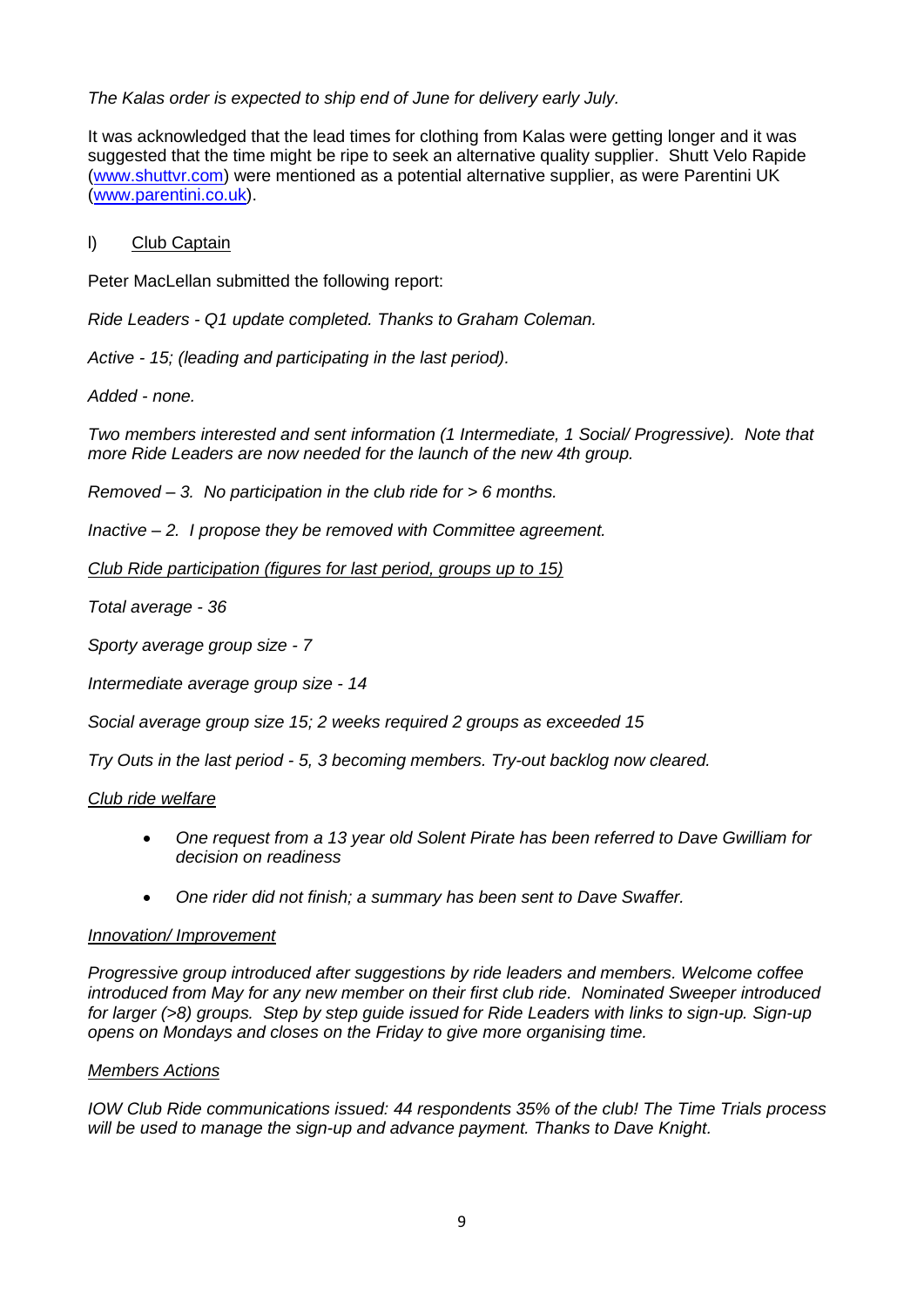*Next month will see the next phase of Covid-19 easing; consultation is running with the Ride Leaders. There is a desire to simplify and standardise route selection with a potential rotating roster of routes. This is best practice with many clubs and easier for all.*

# *Support needed*

*Additional ride leaders needed: +1 Intermediate group; +2 Social group as a minimum.*

Peter suggested that it might be appropriate to provide a support car for the IoW ride in case a rider gets into difficulty. The riders who had expressed an interest in participating in IoW ride would be contacted by email. Ray Gregory asked if there were plans for a second ride later in the year. Peter responded that it depended on how well the first ride went and what appetite there was for a second ride.

# **6. Additional Agenda Items**

# a) Richard Evans

On Saturday 1<sup>st</sup> May Paul Martin posted the following on the Club's two Facebook pages:

*It is with much sadness that we have to let everyone know that our former Club President, Richard 'Dick' Evans passed away this morning after a long illness.*

*Dick was instrumental in the resurrection of the PNE in 1979 and was a North Ender to the core.*

### *The President, Vice-President, Committee and membership send their sincere condolences to Linda and family at this difficult time.*

Dick's funeral would be held on 26<sup>th</sup> May. His family had asked for no flowers but, instead, for donations to be made to Solent Beacon NHS Charity via muchloved.com. The Committee agreed for £146.00 to be donated, representing £1 for every current member. Paul Martin would make the payment and would be reimbursed by the Club.

### b) Prioritising trophy repairs

Several of the Club's historic silver trophies had sustained significant damage during the past decade. After discussion it was agreed that Alan should obtain multiple quotes for the specialist repairs. Following a point of order from Ken Houlberg, Paul Martin clarified that while the Trustees (Chairman, General Secretary and Treasurer) were responsible for the Club's assets, it was the Committee that sanctioned expenditure on maintenance and repairs.

### c) Repurposing a trophy for the Best PNE Rider in the Open TT

It was recognised and agreed that another trophy would need to be re-designated to be awarded for the fastest rider in the Club's annual 'open' Time Trial. Paul Martin asked the Committee to discount using the Alec Horton Darts Trophy: Alec Horton was a contemporary of Dick Evans and had passed away suddenly in 1980, just two days after completing the Poole Wheelers 12 Hour time trial. Alec was one of the first former 'North Enders' to come back to the Club when it restarted in late 1979.

Paul had conducted a survey of the trophies in 2015 and had already identified a suitable alternative. Paul agreed to pass this information to Alan Collins and David Knight; the Committee empowered them to make final recommendations for re-designations for the above award and for the best adult female rider in massed start events (nominally to be named the South Downs Trophy).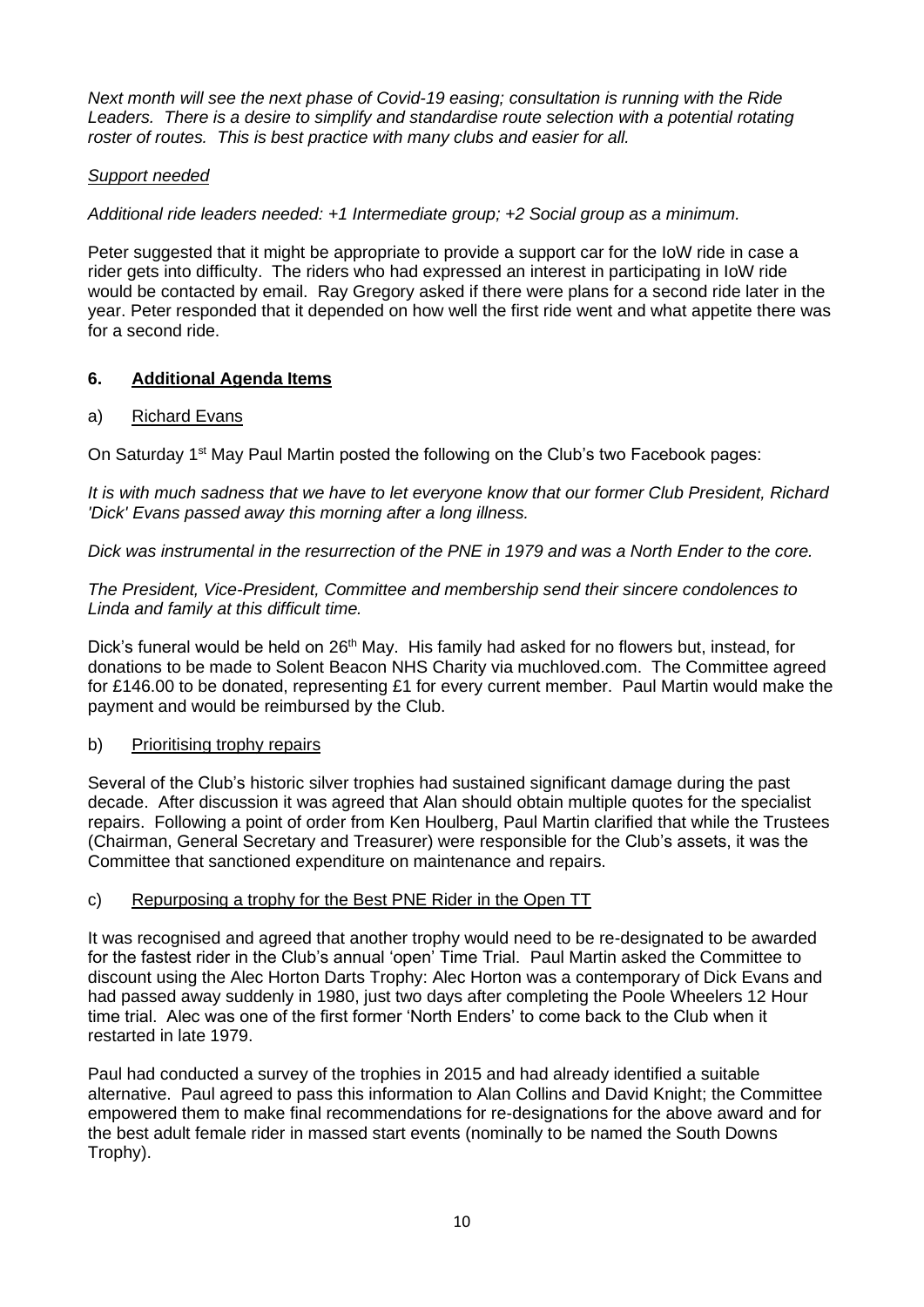### d) New expenditure – Coaching courses

There was general agreement that the Club could sponsor two more coaches and it would be for Dave Gwilliam to identify them and recommend them to the Committee. However, concerns were raised that the Club had already sponsored Matt Puddick and the Committee asked that this be prioritised before the Club committed to further expenditure.

### e) New expenditure – Coaching equipment

Gordon Richardson could think of no needs currently, but said he would come back to the Committee at the next meeting.

## f) New expenditure – Time Trials equipment

David Knight did not think that he would need any new 'Cycle Event' signs this year, but would give the offer further consideration.

After questioning by Ray Gregory, Graham Coleman agreed to contact Connor Parsley with a view to retrieving the two Club stop watches currently in his care. After discussion about the ease with which people could become timekeepers, David Knight agreed to send an email to all members seeking volunteers.

## g) Underwriting a Track coaching session at Calshot

Concerns were raised that the Club would be underwriting a session that would not be for PNE riders only. Clarification was also needed as to if the session would be for under-18s only or would be for adults too. The date for the event would also need to be established. With so many unanswered questions the Committee declined to agreed underwrite the event at this time.

A discussion was held regarding an adults-only road coaching session at South Downs College. Alan Collins agreed to speak to Dave Gwilliam.

# Post meeting note:

An adults-only coaching session was successfully held at South Down College on 22 May.

h) Club Asset Register – maximising use of assets

The asset register had been circulated and Peter MacLellan suggested that the wheels bought a few years ago should be made use of rather than be stood unused until they became obsolete. Paul Martin agreed to recover the disc wheel and five-spoke front wheel from Dave Gwilliam with their increased use in mind. It was still Paul's intention to comprehensively muster the assets listed before the next AGM.

# i) Actions to reduce Club's cash surplus

There was much discussion amount the surplus funds the Club had accumulated in the past year. This was largely because the Club had incurred little expenditure in that time, despite obtaining little by way of income from the time trials. Peter MacLellan was concerned that the amount of cash held was a risk to a Club designated as a non-profit making organisation and that it needed to return the money to the membership in a considered targeted manner. This met with general approval by the Committee. The basic principles were to sponsor / subsidise group activities and to invest in the Club's future by way of preferential terms for members participating in Club events, equipment purchases or the provision of coaching.

### j) Club 3-year Development Plan